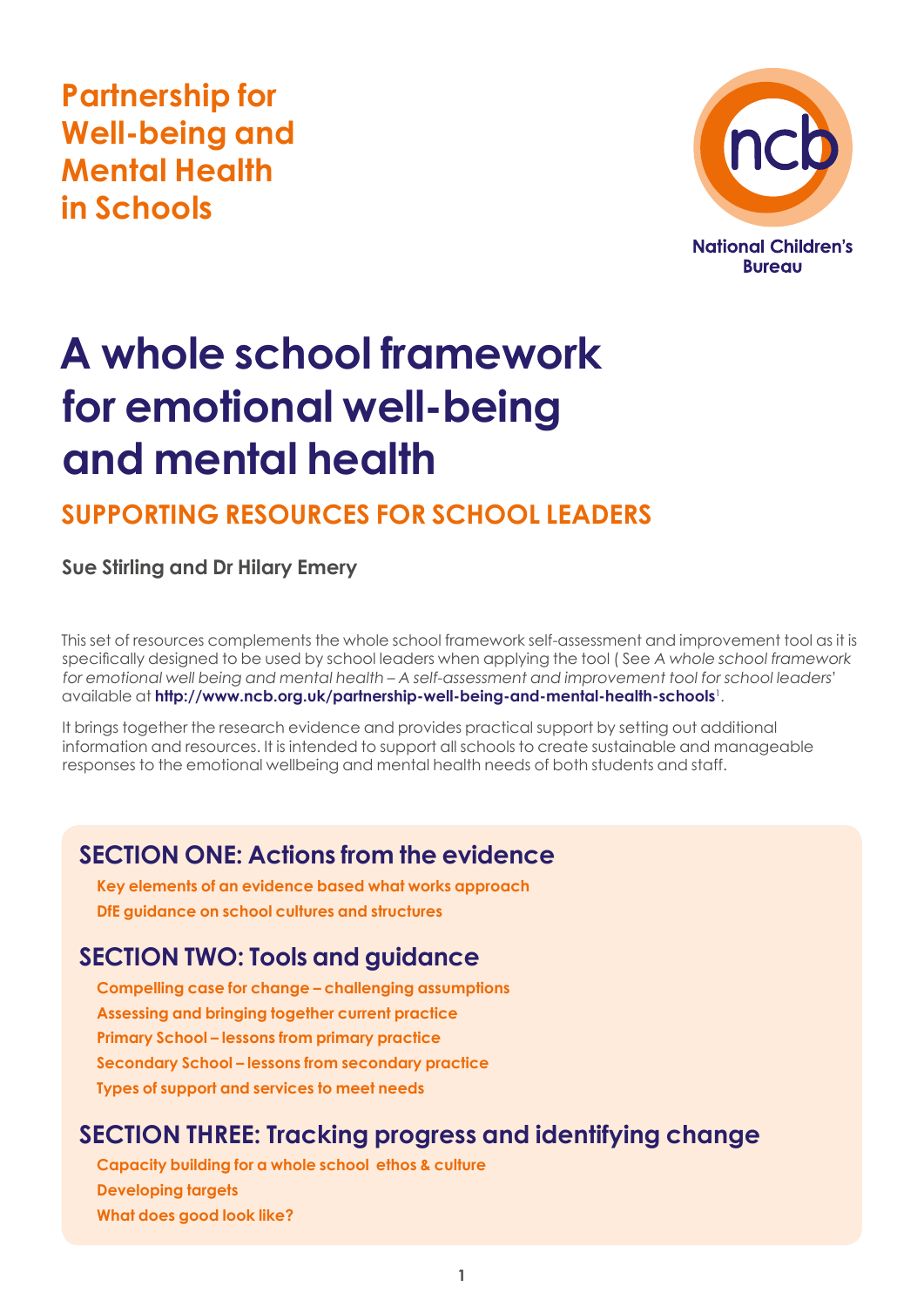# **Section one: Actions from the evidence base Key elements of an evidence based what works approach**

### **What works in promoting social and emotional well-being and responding to mental health problems in schools?**

### **Advice for schools by Professor Katherine Weare 2**

### **A summary of the research evidence organised into seven framing principles**

There is clear evidence from well conducted systematic reviews to support schools in taking the following actions:

### **1 ADOPT WHOLE-SCHOOL THINKING**

- Use a 'whole school approach', which ensures that all parts of the school organisation work coherently together.
- Provide a solid base of positive universal work to promote wellbeing and help prevent problems.
- Develop a supportive school and classroom climate and ethos which builds a sense of connectedness, focus and purpose, the acceptance of emotion and vulnerability, warm relationships and the celebration of difference.
- Start early with skills based programmes, preventive work, the identification of difficulties and targeted interventions. Work intensively, coherently, and carry on for the long term.
- Promote staff wellbeing, and in particular address staff stress.

### **2 ENGAGE THE WHOLE COMMUNITY**

- Engage pupils through encouraging pupil voice, authentic involvement in learning, decisionmaking, and peer-led approaches.
- Engage parents/carers and families in genuine participation, particularly those of pupils in difficulties whose families may feel blamed and stigmatised.

### **3 PRIORITISE PROFESSIONAL LEARNING AND STAFF DEVELOPMENT**

- Understand and reduce the risk factors that can affect wellbeing, and help pupils develop the resilience to overcome adverse circumstances.
- Raise staff awareness about the widespread nature of mental health problems in children and young people, and the school's responsibility to identify them and intervene early.
- Base their response on a sound understanding of child and adolescent development.
- Help all pupils cope with predictable life changes and transitions, based on a sound understanding of child and adolescent development. Keep abreast of new challenges posed by information technology, such as cyber bullying.

### **4 IMPLEMENT TARGETED PROGRAMMES AND INTERVENTIONS (INCLUDING CURRICULUM)**

- Ensure high-quality implementation of specific programmes and interventions.
- Explicitly teach social and emotional skills, attitudes and values, using well trained and enthusiastic teachers and positive, experiential and interactive methods and resources. Integrate this learning into the mainstream processes of school life.

### **5 DEVELOP SUPPORTIVE POLICY**

• Ensure that there are robust policies and practice in key areas such as behaviour, anti-bullying and diversity, including tackling prejudice and stigma around mental health.

### **6 CONNECT APPROPRIATELY WITH APPROACHES TO BEHAVIOUR MANAGEMENT**

• Respond wisely to 'difficult' behaviour, both responding actively with clear consequences and also understanding its deeper roots, taking opportunities to model and teach positive alternatives.

### **7 IMPLEMENT TARGETED RESPONSES AND IDENTIFY SPECIALIST PATHWAYS**

- Provide more targeted and intense work on social and emotional skill development for pupils in difficulties, including one to one and group work.
- Use specialist staff to initiate innovative and specialist programmes to ensure they are implemented authentically, transferring responsibility to mainstream staff whenever possible, to ensure longer term sustainability and integration.
- Where pupils experience difficulties, provide clear plans and pathways for help and referral, using a coherent teamwork approach, including in the involvement of outside agencies such as CAMHS. Anchor help in the school environment.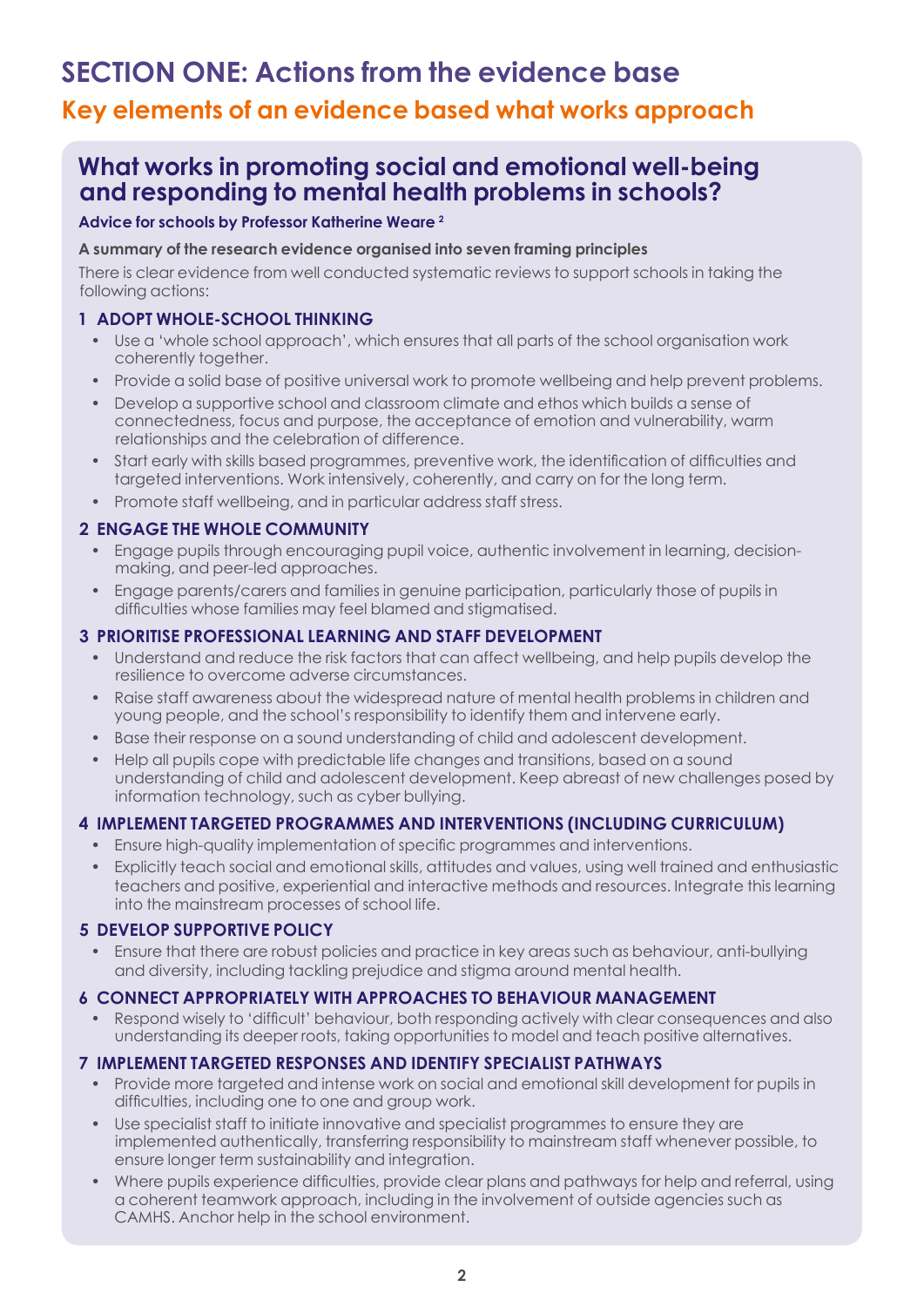### **DfE guidance on school cultures and structures**

In its advice for school staff on mental health and behaviour the Department of Education has set out a number of ways that the 'cultures and structures' within a school can promote emotional well being and good mental health<sup>3</sup>. Drawn from both research and practice evidence these include:

- a committed senior management team that sets a culture within the school that values all pupils; allows them to feel a sense of belonging; and makes it possible to talk about problems in a nonstigmatising way;
- an ethos of setting high expectations of attainment for all pupils with consistently applied support. This includes clear policies on behaviour and bullying that set out the responsibilities of everyone in the school and the range of acceptable and unacceptable behaviour for children. These should be available and understood clearly by all, and consistently applied by staff;
- an effective strategic role for the qualified teacher who acts as the special educational needs coordinator (SENCO), ensuring all adults working in the school understand their responsibilities to children with special educational needs and disabilities (SEND), including pupils whose persistent mental health difficulties mean they need special educational provision. Specifically, the SENCO will ensure colleagues understand how the school identifies and meets pupils' needs, provide advice and support to colleagues as needed and liaise with external SEND professionals as necessary;
- working with parents and carers as well as with the pupils themselves, ensuring their opinions and wishes are taken into account and that they are kept fully informed so they can participate in decisions taken about them;
- continuous professional development for staff that makes it clear that promoting good mental health is the responsibility of all members of school staff and community, informs them about the early signs of mental health problems, what is and isn't a cause for concern, and what to do if they think they have spotted a developing problem;
- clear systems and processes to help staff who identify children and young people with possible mental health problems; providing routes to escalate issues with clear referral and accountability systems. Schools should work closely with other professionals to have a range of support services that can be put in place depending on the identified needs (both within and beyond the school). These should be set out clearly in the school's published SEND policy.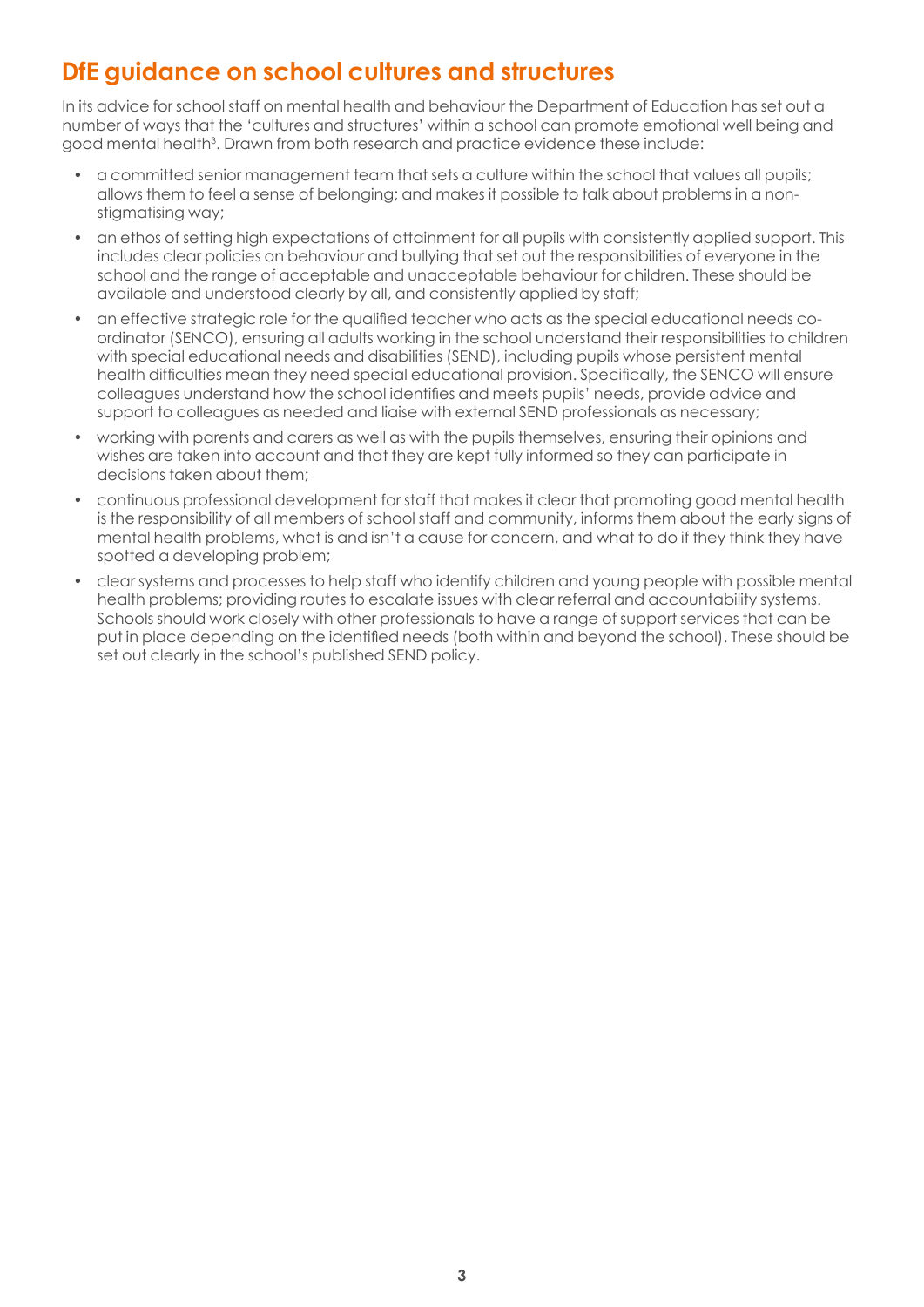# **Section two: Tools and guidance** <sup>4</sup> **Compelling case for change – challenging assumptions**

The following table highlights some of the shifts in thinking that underpin a Whole School Approach. A key finding is that Every School is Unique and as such issues and assumptions will vary for each school community. The table provides a stimulus for discussion to explore existing thinking and make the case for change with a more holistic approach.

| <b>OLD ASSUMPTIONS</b>                                                                                                                                              | <b>WHY WELLBEING MATTERS</b>                                                                                                                                                                                                                                                      | THE WHOLE SCHOOL APPROACH                                                                                                                                                                                                                                                                                                                                                                |  |
|---------------------------------------------------------------------------------------------------------------------------------------------------------------------|-----------------------------------------------------------------------------------------------------------------------------------------------------------------------------------------------------------------------------------------------------------------------------------|------------------------------------------------------------------------------------------------------------------------------------------------------------------------------------------------------------------------------------------------------------------------------------------------------------------------------------------------------------------------------------------|--|
| Mental health<br>problems are only<br>of concern to<br>specific groups of<br>children and young<br>people (CYP)                                                     | The nature of mental health (MH)<br>is that it is a continuum and that<br>CYP move up and down and<br>that EWB impacts much more<br>broadly than on those exhibiting<br>specific problems                                                                                         | Emotional wellbeing (EWB) is a key element in<br>CYP's development and readiness to learn.<br>Evidence shows that EWB dynamics will be<br>impacting on ALL students and that readiness<br>to respond early within the normal<br>environment is the most effective.                                                                                                                       |  |
| These are issues that<br>are clinical in nature<br>and teaching staff<br>cannot be expected<br>to learn these skills<br>as well                                     | Schools should not believe<br>they are required to replicate<br>specialist services or focus only<br>on students with diagnosable<br>mental health problems                                                                                                                       | Many emotional issues are not clinical in<br>nature and not best served by specialist<br>interventions but social models offer broad<br>based approaches that act preventatively.                                                                                                                                                                                                        |  |
| Schools core<br>business is education<br>and OFSTED<br>reflects this                                                                                                | Regulation and inspection<br>are increasingly reflecting the<br>broader nature of development<br>in anticipation of its impact on<br>all educational outcomes                                                                                                                     | Creating a school ethos that promotes<br>wellbeing, resilience and positive skills has<br>proven able to improve the individual and<br>school performance.                                                                                                                                                                                                                               |  |
| Pastoral teams and<br>specialist staff are<br>the best response<br>by schools                                                                                       | Early intervention measures take<br>place in every classroom every day,<br>where young people can make<br>sense of their own strengths and<br>weaknesses and build resilience.<br>When these are not sufficient then<br>a high quality system of care and<br>support is important | Undertaking a school mapping exercise<br>to highlight the different settings, staff and<br>interventions where young people are<br>learning about themselves and their coping<br>strategies will reveal in your school the<br>wealth of opportunities to impact positively on<br>your students.                                                                                          |  |
| These students<br>are costly in time<br>and resources                                                                                                               | These students and their needs do<br>need to be planned for but here<br>schools can draw on a range of<br>new interventions. There is an<br>increasing number of CYP who<br>have fallen under the radar who do<br>need specialist help, and often                                 | Mental health awareness can assist schools<br>develop a clear early intervention strategy,<br>identification process and with support robust<br>care pathways and protocols.<br>Schools can be influential in shaping external<br>services and negotiating agreements as well                                                                                                            |  |
|                                                                                                                                                                     | schools find services are not<br>accessible or appropriate.                                                                                                                                                                                                                       | as enhancing their commissioning role as a<br>school and with other schools.                                                                                                                                                                                                                                                                                                             |  |
| Staff are reluctant<br>to manage the<br>emotional needs of<br>their students and<br>need to be able to<br>rely on specialist<br>staff within school                 | Staff within many schools are<br>themselves highly stressed and this<br>will be impacting on the emotional<br>climate within schools and<br>undermines ability to provide<br>positive support to CYP                                                                              | Staff wellbeing is increasingly becoming a<br>priority for schools and the evidence building<br>that taking care of staff and offering them<br>positive skills impacts on the staff but also the<br>school climate and the students.                                                                                                                                                     |  |
| Governors and<br>senior teams need<br>to ensure that<br>mental health issues<br>are managed well<br>and outside services<br>pressured to provide<br>better supports | Schools without a strategic<br>overview of how to promote<br>wellbeing and how to use resources<br>to intervene early will face<br>increasing fire fighting demands<br>and rely on services managed<br>elsewhere                                                                  | As a board and senior team knowing your<br>assets and strengths and where within your<br>school a strategic approach to EWB offers<br>clear opportunities to gain in other areas<br>of performance and overall quality of a school<br>environment and ability to lead from the front.<br>Department of Education & OFSTED are<br>developing a stronger set of criteria in<br>this arena. |  |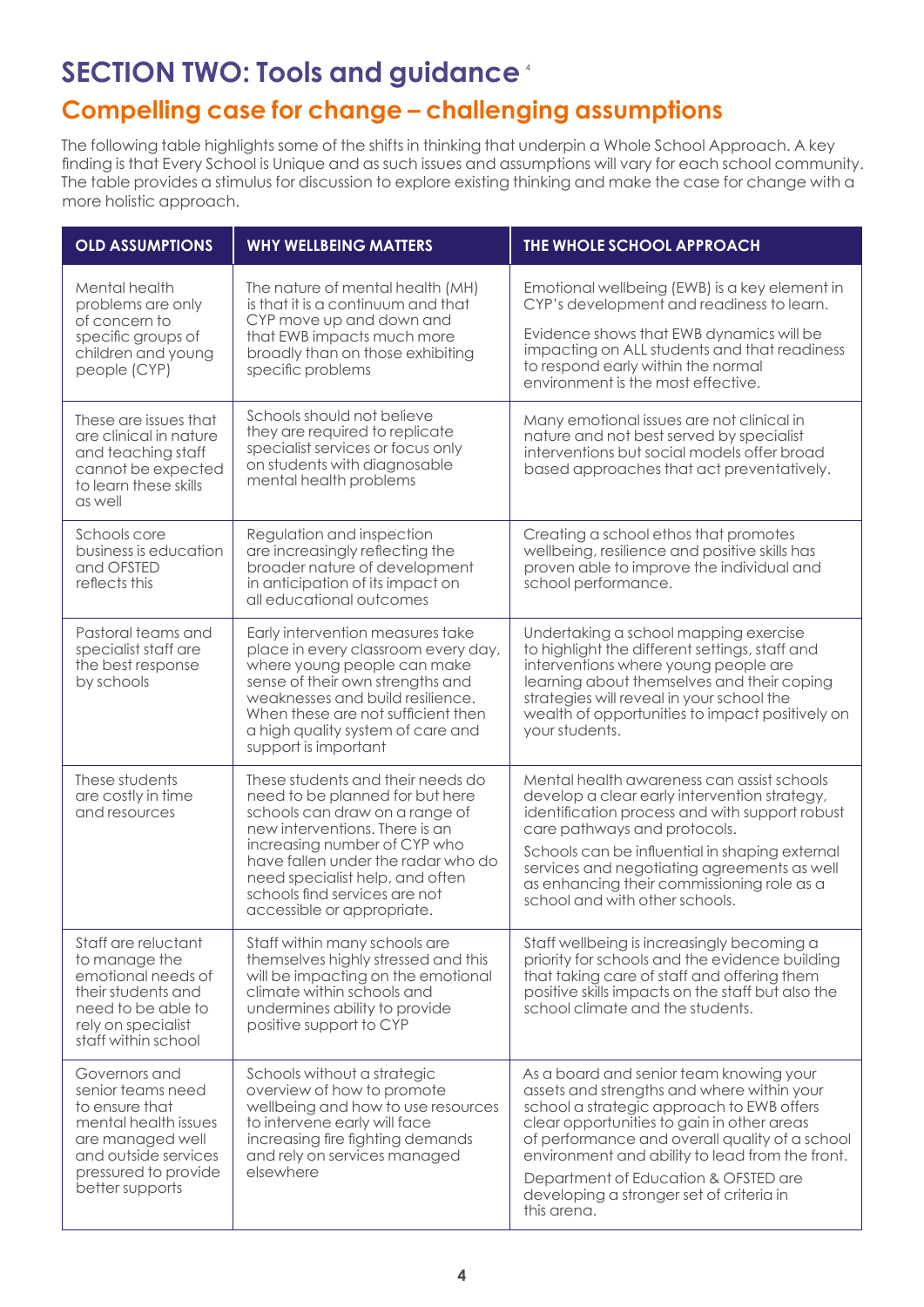### **Assessing and bringing together current practice**

A useful starting point is to assess your current policies and strategies and how they could support positive emotional wellbeing and build effective early interventions. The table below suggests some of the policies and strategies that you might bring together as part of a whole school ethos to embed good practice in your school.

Under each category you can identify assets and practices that exist, levers you can use and problems that need to be overcome for children, young people and staff. It might help to consider:

- Does or could this impact on emotional wellbeing and mental health experiences?
- What would this look like in a Emotional Wellbeing Promoting School?
- Where could we make some adaptations and changes?
- Are these approaches aligned and do they reinforce one another?

### **STRATEGIES**

Value & Mission Statements School Priorities Financial Planning Standards & School Improvement Plans Development Programmes Staff Training & Development School Ethos & Culture Leadership & Management

### **POLICY**

Behaviour & Attendance Personal Development, Behaviour and Welfare Policy CPD Bullying Safeguarding Quality Improvement Staff Wellbeing Referral Protocols & Pathways

### **STRUCTURES & SYSTEMS**

School Systems Leadership & Management Roles Year Group Structures Pastoral Systems Learning Systems Support Services Resource Management In-House Services

### **MONITORING**

Attainment & Achievement Pupil Groups (including SEN/D) **Safeguarding Trends** Vulnerable Students **Appraisals** Staff Wellbeing Pupil Premium

When complete you can produce a baseline audit (ALP) that identifies the following profile:

### **Building school action plans**

- **Assets:** where are you already investing, winning, learning
- **Levers:** are there options to shift and focus the community on EWB
- **Problems:** are there gaps, contradictions or conflicts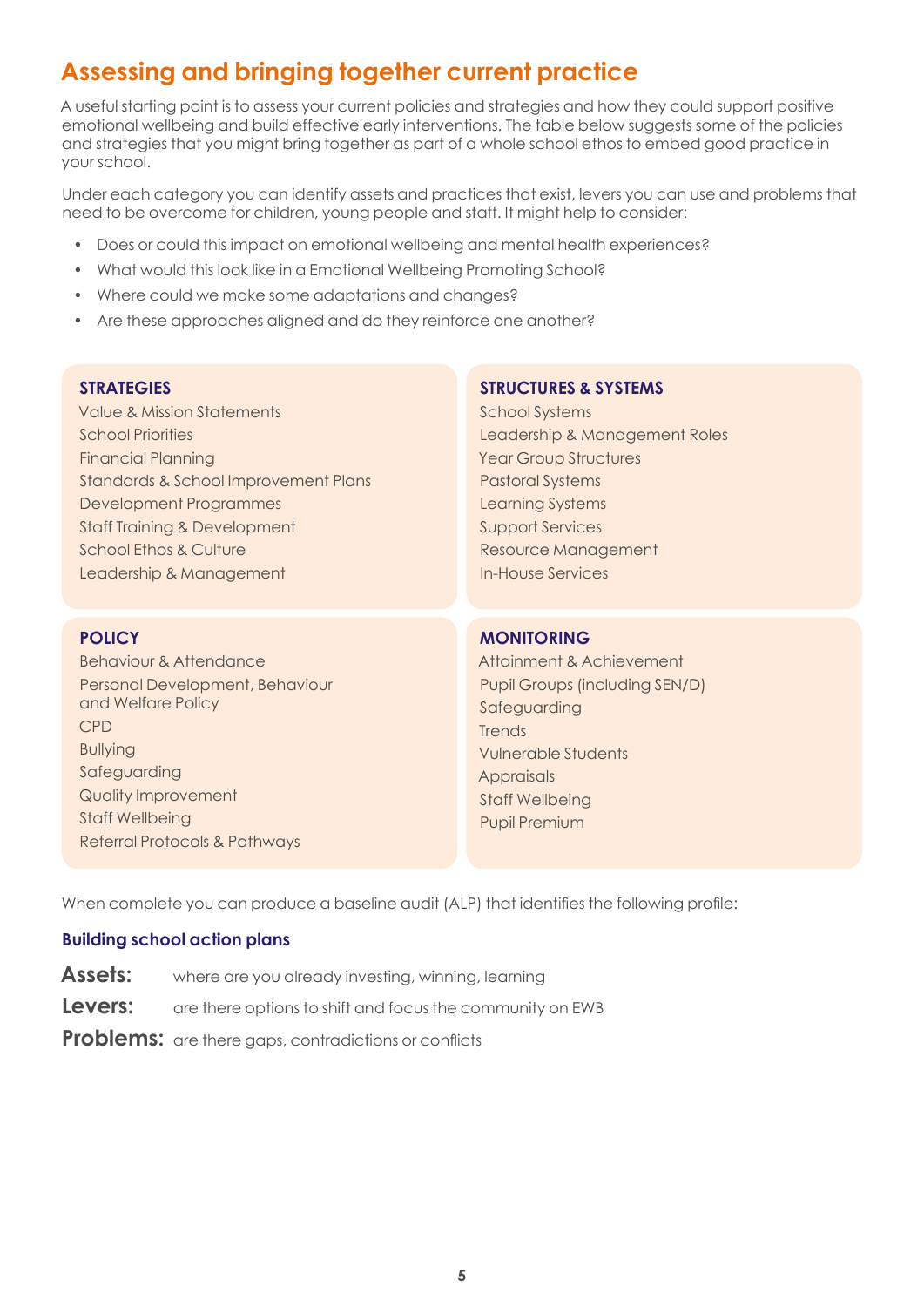### **Primary Schools – Lessons from primary practice**<sup>5</sup>

A group of five primary schools set about developing a whole school approach to the notion of promoting a 'social learning agenda' including a proactive approach to well-being and mental health. The overall aim was to equip children with the knowledge and skills to allow them to 'successfully navigate the complexities of the social world that they are part of'.

While each school's starting point differed, many of the principles underpinning their work and many of the issues and challenges they faced were common. All schools used a common framework comprising:

- **Ethos:** reposition and establish children as partners in the process of learning
- **Community:** creating and exploring spaces for the social learner to develop a range of personal and social skills
- **Lead:** creating opportunities for both staff and pupils to lead on action research and the implementation of a range of innovative initiatives
- **Speak:** opportunities for the development of a shared and common language for social engagement
- Act: provide opportunities for effective practice.

Each school started by asking:

### 'how is our ethos, mission statement or aims being effectively translated into meaningful learning experiences for all the pupils and what factors impact on these?'

From these discussion schools developed learning attributes which they shared with children, staff and parents creating a common language for learning.

Once the ethos had been explored schools then chose which other aspects of the framework for promoting the 'social learning agenda'. They found the successes or not of this approach related to:

- 1. The recognition of the pupil as a social learner and the consequent demands this places on the school.
- 2. Establishing a whole school approach and commitment to the 'social learning agenda' at all levels.
- 3. Ensuring there is a shared understanding of the 'social learning agenda' and ensuring that is reviewed on a regular basis.
- 4. Recognising that the whole school community has a part to play; pupils, parents, all staff, governors and where possible members of the local community.
- 5. Using external support and building internal capacities to support teachers and pupils.
- 6. Developing an understanding that this is not about additional workload but a refocussing of the key purposes of education.
- 7. Providing frameworks that schools can adapt and adopt.
- 8. Creating opportunities for informed 'action research'.
- 9. Celebrating small steps; acknowledging and valuing achievements.
- 10. Ensuring Initiatives and developments effectively resourced, monitored and evaluated using a broad range of information including pupil voice.
- 11. Exploiting opportunities within and across all aspects of the formal and informal curriculum to explore, develop and embed meaningful experiences for the learner.
- 12. Making the learning attributes explicit, visible and practical; a focus for continued discussion.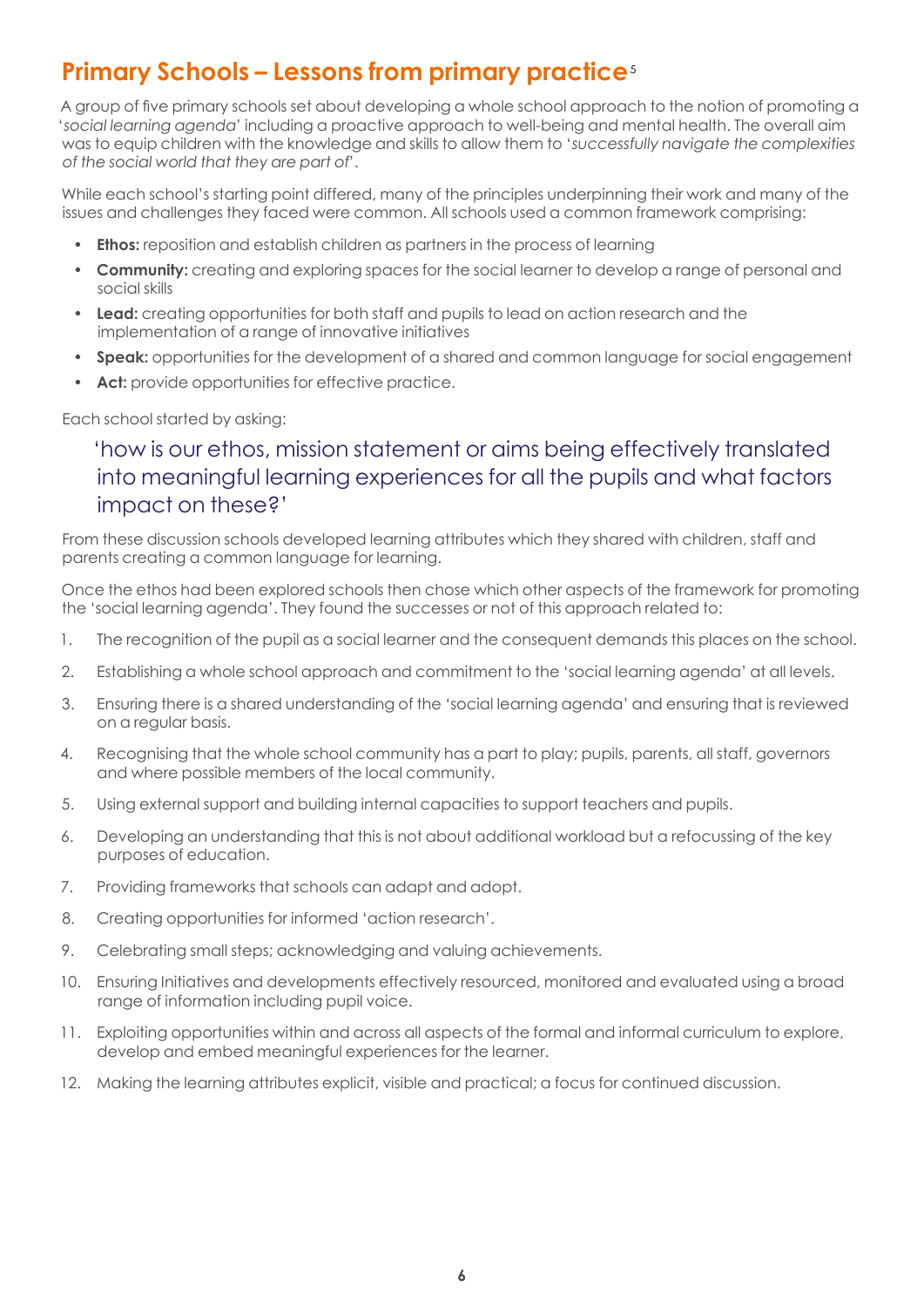### **Secondary Schools – Lessons from secondary practice** <sup>6</sup>

All secondary schools across a district set about developing a whole school approach to their emotional wellbeing practice. Reflections from practice reported are outlined below.

The process used an appreciative enquiry approach<sup>7</sup> which comprises the four stages of Discover, Dream, Design and Destiny. In the discovery and engagement part of the process the schools:

- built a dialogue with other forums, groups and decision makers through a sub-group of heads from the secondary heads forum
- established a Community of Practice across the fourteen schools for the internal EWB leads to share knowledge, experience and offer support.

Four specific lessons emerged:

#### **Lesson one – staff well-being**

- leadership and senior level commitment essential
- recognition of the stress and strain on staff arising from external demands on schools and the increasingly complex problems and challenges students present.

Teaching is about relationships and teachers see where young people are at risk. The project identified three dilemmas for teachers:

- Supporting students' problems without the skills, time or credibility to do anything impacts staff emotional wellbeing.
- Ignoring problems is not to care but to be caring is to risk being out of your depth and is damaging.
- Recognising the link between how you are treated and how able you are to treat others as you want.

Through some staff team sessions on how to protect and promote their own wellbeing they strengthened their sense of efficacy and confidence. Longer term building this into the school culture as a normal part of practice could be transformative.<sup>8</sup>

### **Lesson two – change in school culture not stand alone project**

- Needs a whole school view of what is possible, building on what is happening now to avoid the sense this is another 'do more with less'.
- Recognise all good practice that already exists. It may not be acknowledged nor joined up. Using and building on these strengths helps to implement the change.
- Develop small solutions, build on what you have as a route into engaging staff and senior leadership teams. It will probably need some new resources but the focus is on using tools such as school mapping, capacity modelling and skill assessments to focus on culture, positive behaviours and care rather than structures, posts and pathways.

### **Lesson three – supporting from the outside**

- Schools in the programme agreed a CORE OFFER with other services aligned with the work led from within the schools; supporting better system wide understanding of needs and opportunities.
- People working in other services felt clearer about 'the world of schools' and more able to come 'through the door'.
- Building relationships from the group of schools with health commissioners, task forces, health and wellbeing boards.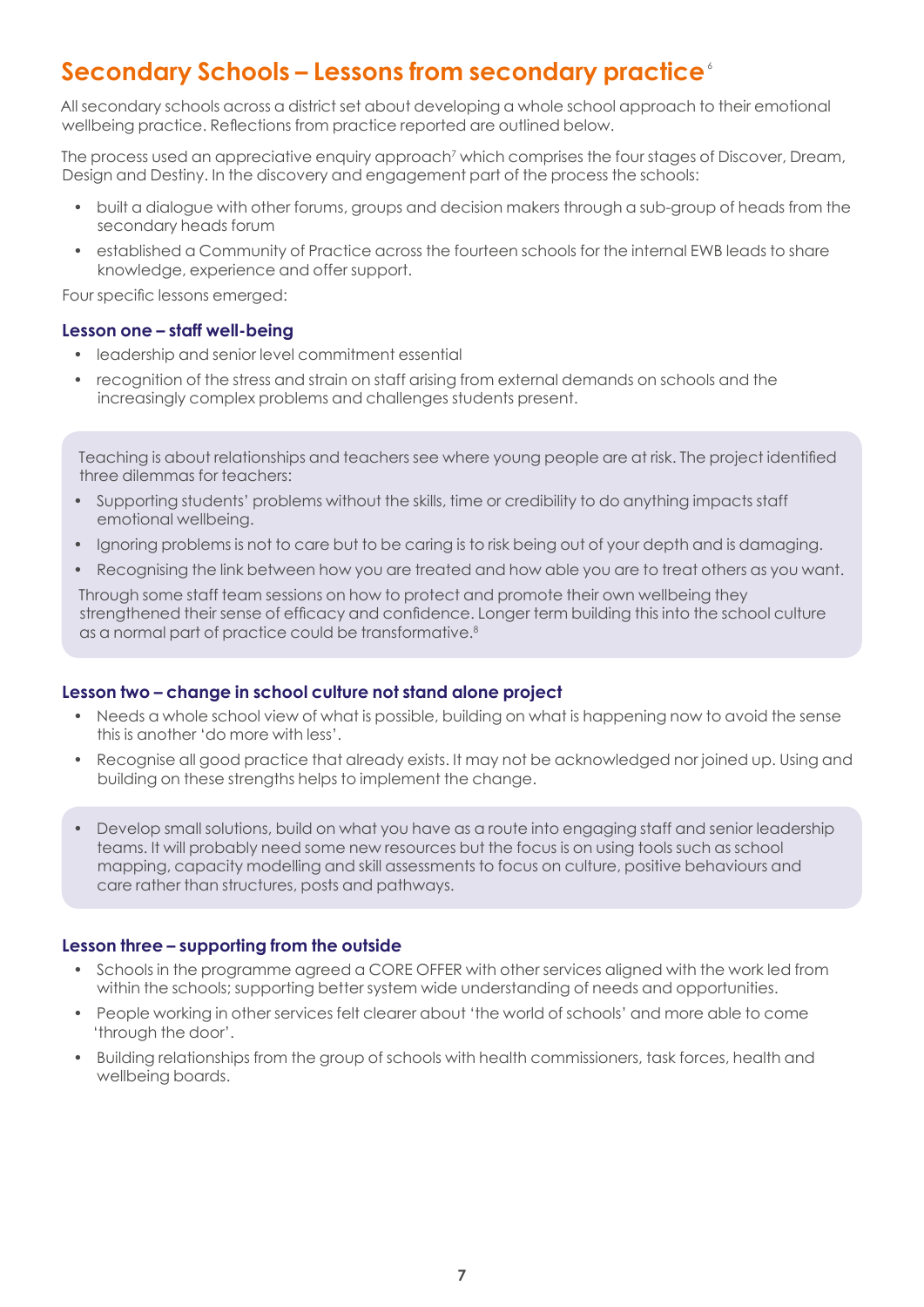### **The CORE OFFER included:**

- **INFORMATION:** an electronic guide to local services, sharing LA information; a digital strategy to reduce barriers for students, parents and staff to access and use high quality websites.
- **KNOWLEDGE:** local CAHMS provided staff mental health awareness training; events showcasing new interventions and approaches; undertook surveys, assessments and analysis to help schools understand their practice and what others do well and develop links.
- **SERVICES:** using a team around the school model identified more than 15 organisations/services that within their teams have people with skills to provide support either on mental health issues or wider wellbeing.
- **CHAMPIONS:** identified people at all levels to support, excite and challenge to move forward. For an arena where in the past trained professionals led everything it needs messages and support to allow teachers and others to recognise and develop their non-specialist know-how and feel credible.

### **Lesson four – student voice**

• the powerful and effective role played by young people in transforming the schools' approach to EWB and mental health issues and understanding what good looks like.

We set up a reference group of young people. Over a year they carried out surveys, designed and ran a large conference and presented to the Youth Parliament and the local scrutiny panel. When asked what would make a difference in their school their ideas were often simple but also elegant, a real source of innovation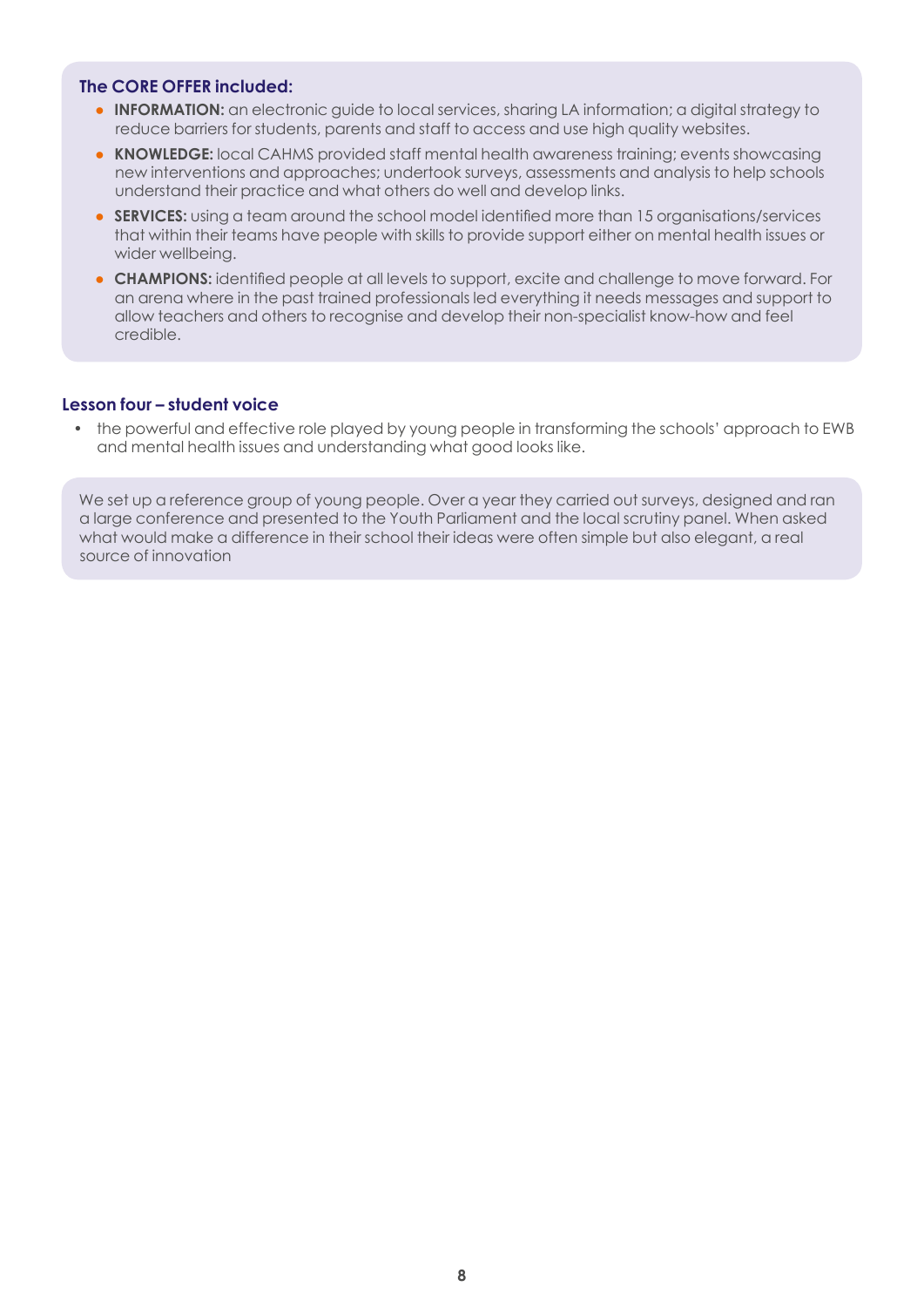### **Types of support and services to meet needs**

Alongside work within the school leaders need to act to build up external supports for the school.that might provide additional support. In the past the options often seemed limited to in-school counsellors or relying on local CAMHS services. Access to CAMHS can be problematic where the thresholds for treatment often exclude students whom you recognise as being in need or at risk. Equally specialist intervention is often not appropriate, particularly where problems are identified early.

The following diagram highlights the options available for different needs to develop a more graduated and effective response to meet needs. It may be helpful to review your current practice and provision against these to identify where further support will be helpful. Guidance on sources of support can be found in the DfE and PHE materials listed in the framework document.

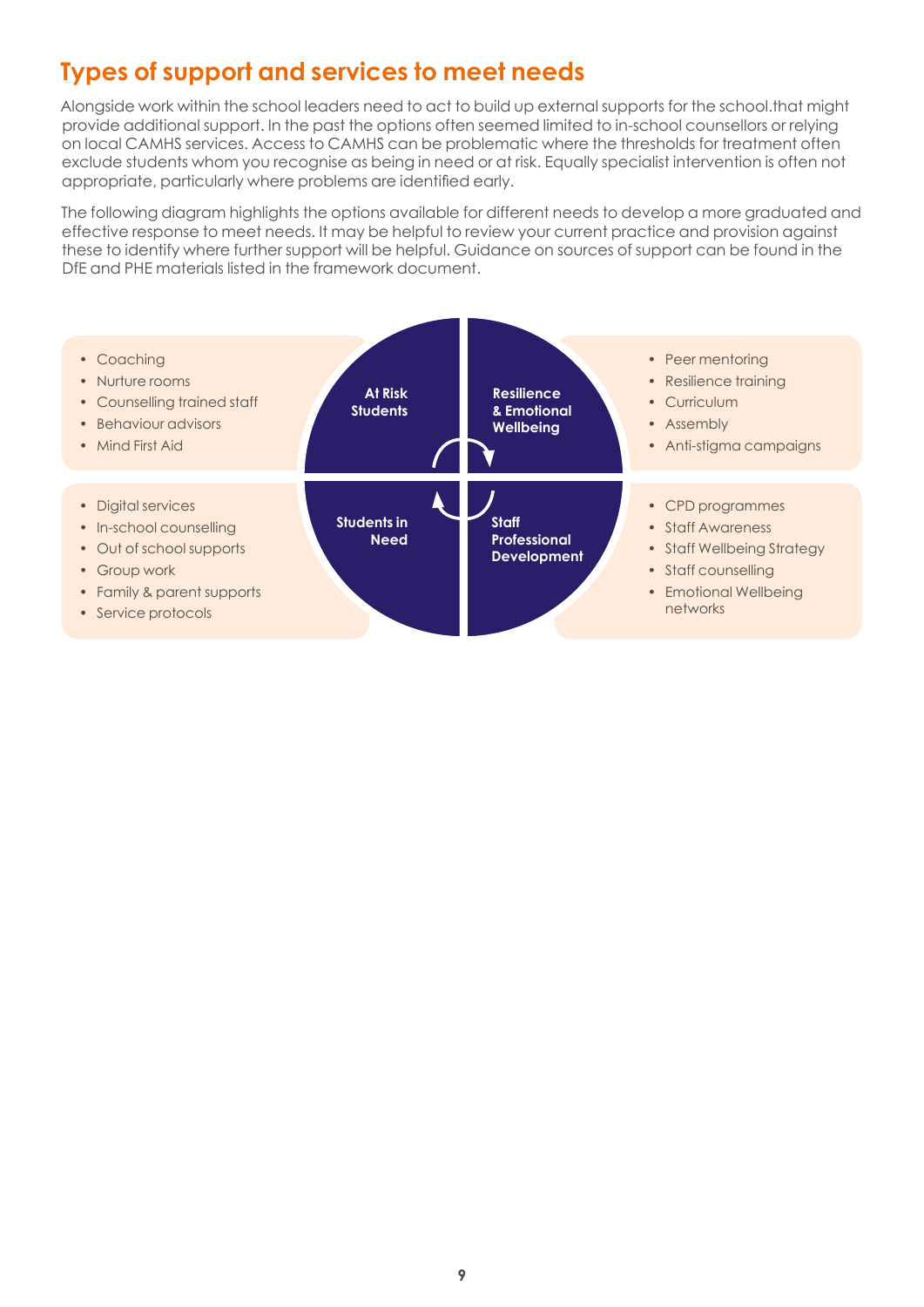# **Section three: Tracking progress and identifying change**

Ensuring that the change you are leading has an impact is critical in order to determine success. Therefore it is important to consider how best to monitor and evaluate and continue to adapt and create a positive school culture.

There are four key areas that schools can monitor which underpinned by staff capacity and taking a whole school approach can contribute to improving a school's climate and ethos:

- Pupil engagement
- Parent/carer engagement
- Developing social and emotional skills of pupils
- Improved provision of targeted help with mental health difficulties

Deciding on measurable objectives for each of these areas will help you track progress and determine how effective you are being. The following sections provide guidance on what objectives and goals you might adopt.

### **Capacity building for a whole school ethos and culture**

With your SLT you will be working to create your own strategy and build capacity within your school, among your staff, and with partners in other services. There are a range of dimensions that are useful to consider when looking to assess and build that capacity. The following table (see next page) sets out some indicators of development in practice across core areas of activity for a strategic approach.

The Good practice tool below highlights different stages of development set out as a continuum from baseline to advanced practice. Each school will vary, but evaluating your own position will help identify where investment long term will impact most effectively.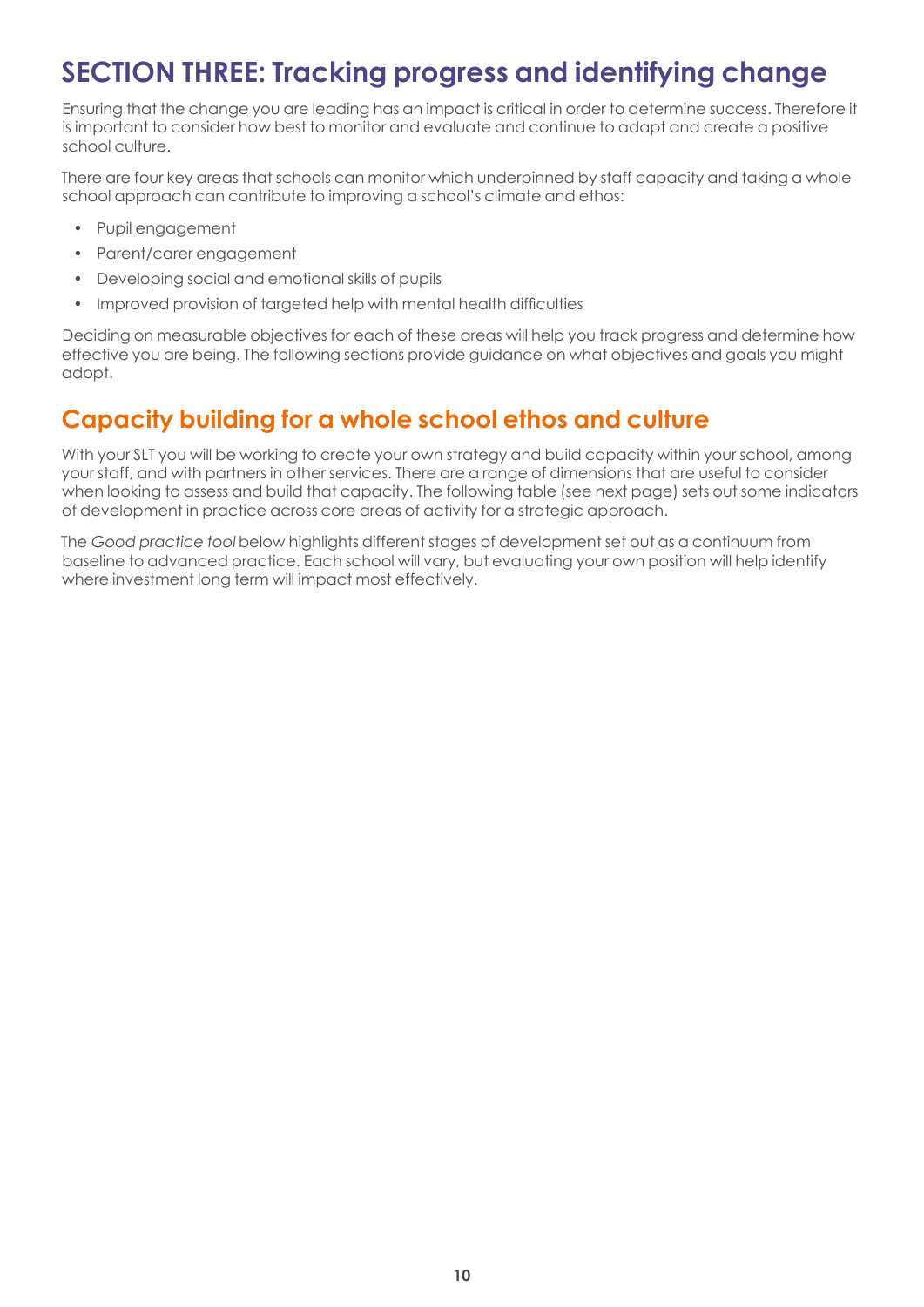| <b>Whole school capacity building</b> |                                                                                                                                                                                |                                                                                                                                                                       |                                                                                                                                                                                                                     |  |
|---------------------------------------|--------------------------------------------------------------------------------------------------------------------------------------------------------------------------------|-----------------------------------------------------------------------------------------------------------------------------------------------------------------------|---------------------------------------------------------------------------------------------------------------------------------------------------------------------------------------------------------------------|--|
| <b>KEY ELEMENTS</b>                   | <b>BASELINE PRACTICE</b>                                                                                                                                                       | <b>EFFECTIVE PRACTICE</b>                                                                                                                                             | <b>ADVANCED PRACTICE</b>                                                                                                                                                                                            |  |
| Leadership &<br>Management            | Mental health<br>problems reported and<br>monitored through<br>pastoral care and child<br>protection                                                                           | Review undertaken and<br>range of EWB needs<br>prioritised, roles on<br>leadership allocated &<br>outcomes agreed                                                     | School promotes positive<br>promotion of supportive<br>environment and monitors<br>progress against national<br>data. Early intervention<br>strategy developed with staff<br>and students & standing<br>agenda item |  |
| Policy &<br><b>Procedures</b>         | Safeguarding policies<br>and agreements on<br>referrals. Pastoral<br>service protocols<br>embedded. Staff<br>briefed on referrals.<br>Occasional campaigns<br>re bullying, etc | Pathways, monitoring and<br>identification of at risk<br>students complemented by<br>reviews of EWB within<br>broader curriculum                                      | Processes refined to reflect<br>all staff roles, active<br>promotion of EWB early<br>intervention strategy and<br>active management of<br>identification and outcomes                                               |  |
| <b>EWB</b><br>understanding           | Pastoral & support staff<br>access to training & skill<br>sessions.                                                                                                            | ALL staff have access to<br>basic mental health<br>awareness training & student<br>curriculums include EWB<br>knowledge. SLT on going<br>review at whole school level | Review of EWB practice and<br>staff leading innovations<br>within all aspects of school<br>day and built into team<br>development                                                                                   |  |
| <b>Environment</b>                    | Space available for<br>one-to-one supports<br>and school messages<br>highlighted                                                                                               | Relationships, space and<br>school value promotion<br>reviewed and designed with<br>EWB in mind                                                                       | SLT investment strategy in<br>space for support services,<br>review climate and daily<br>activity check                                                                                                             |  |
| <b>Participation</b>                  | Specific school voice<br>mechanisms supported<br>& events organised                                                                                                            | Voices and ideas of CYP<br>embedded in practice and<br>systems to gain feedback on<br>EWB needs of these young<br>people                                              | Feedback and influence<br>systems invested in and clear<br>links between voice and<br>change process                                                                                                                |  |
| <b>Services</b>                       | Limited investment<br>under distinct labels,<br>SENCO, pastoral and<br>use of external service<br>such as counselling                                                          | Evidence has identified a<br>wide range of skill building<br>and resilience training<br>available to enhance<br>in-school supports                                    | All in the community can<br>access a range of<br>preventative and early<br>intervention services in<br>addition to referral to partner<br>agencies.                                                                 |  |
| <b>Staff training</b><br>and support  | School line<br>management                                                                                                                                                      | Training and ongoing<br>support with CPD<br>programme and<br>opportunities to develop<br>non-clinical skills                                                          | Staff wellbeing prioritised by<br>SLT with active promotion of<br>self-management, access to<br>support and embedded in<br>staff appraisal                                                                          |  |
| <b>Parents &amp;</b><br>community     | Parents aware of<br>access to staff re<br>student concerns.                                                                                                                    | Information on the<br>emotional needs and care<br>within school visible and<br>promotion of this aspect of<br>school life                                             | Opportunities for<br>collaborations spotted and<br>developed. Use of<br>community links, involvement<br>and skill building with parents                                                                             |  |
| <b>Outside agencies</b>               | Access through direct<br>referral but few<br>personal relationships                                                                                                            | Pathways to range of<br>agencies negotiated and<br>direct relationships and<br>In-school support made<br>available                                                    | School involves a range of<br>agencies and engages with<br>mental health forums at a<br>senior management level to<br>shape services                                                                                |  |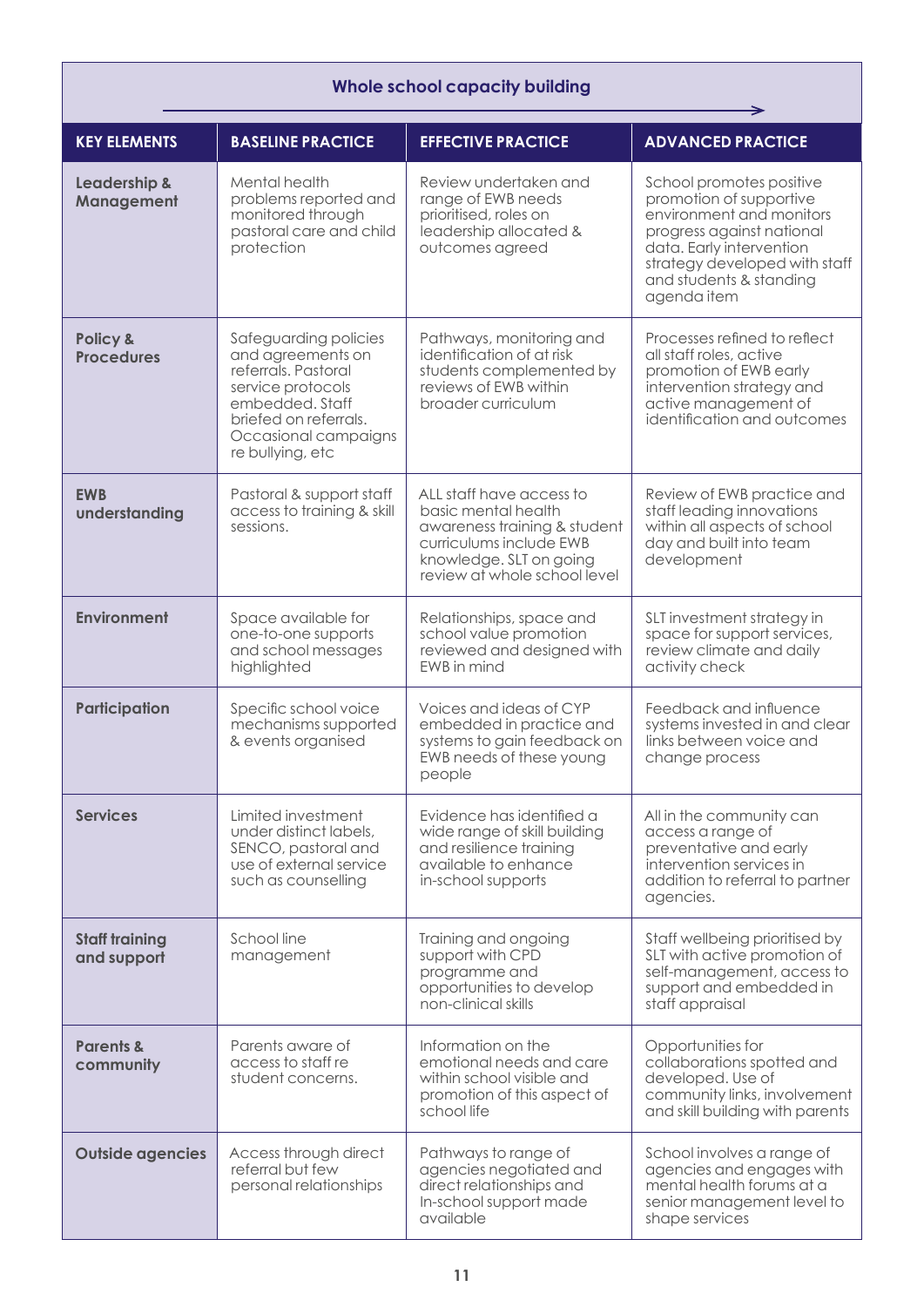### **Developing targets**

School leadership teams are skilled in setting outcomes and monitoring progress in line with the broader school improvement and quality plans. Below is a selection of the objectives and targets that the case study schools used to evaluate progress.

- The leadership team at all levels recognises they all have a part to play.
- School leaders have introduced and implemented measures to assess early intervention & student supports.
- Students are consulted and have a voice about the type of support they value.
- There are named champions to exploit opportunities to build on the schools' strengths and tackle related issues or concerns.
- Wellbeing initiatives are regular and frequently monitored and evaluated against agreed and known criteria.
- Evidence is drawn from a range of sources including; pupils and parents and the wider community
- There is coherent and integrated planning that facilitates a whole school long term approach ensuring that wellbeing runs as a golden thread through everything the school does.
- The school recognises that wellbeing is as important for the staff as for the pupils, and as a result appropriate professional development has been put in place to support this.
- The school actively seeks out relevant and recent research, facts and evidence to support the school's actions.
- There is a common and consistent language used across the school community.
- Professional development ensures staff have the relevant knowledge and understanding to (teach) provide planned opportunities to explicitly promote wellbeing and create a positive classroom culture.
- Staff understand and can identify signs and triggers of concerns; recognising the need for early intervention.
- There is a transparent school guide that details where and who to go to for additional support and referrals.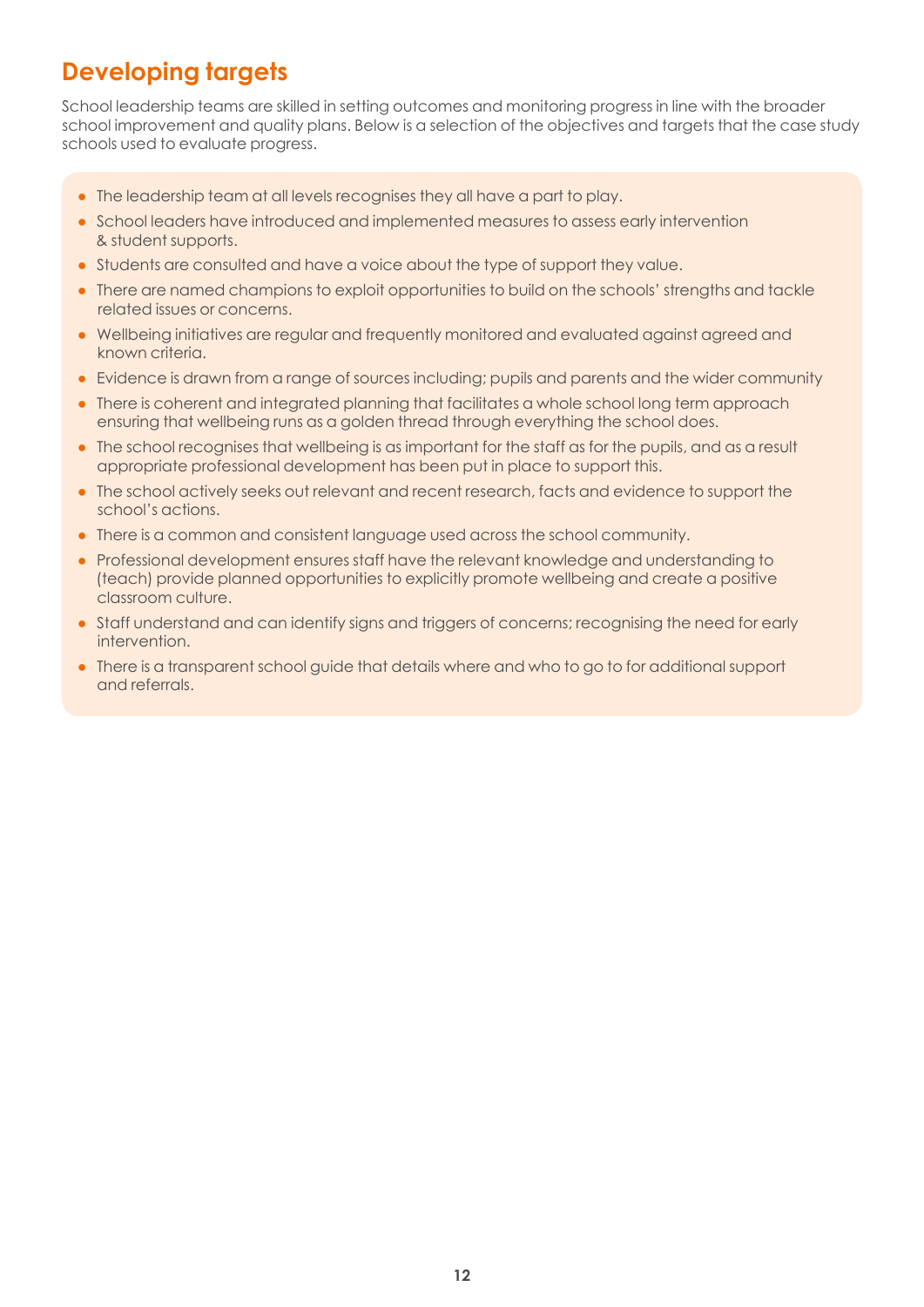### **What does good look like?**

### **Engaging your whole school community**

To build relationships and action plan across the school community needs trust and a shared understanding of what you want to achieve. The following prompts may help build that understanding and suggest 'What Could Work Here' and 'What does good look like'.

#### **Governors**

- The impact on academic performance and related performance measures from problems, emotional through to mental health issues, demands that this becomes Core Business
- School ethos through leadership is a core aspect of how schools create safety nets for staff and students
- Staff and their experience is a legitimate dimension of EW/MH as increasingly staff stress, their own wellbeing and the impact from being aware or open to student problems without support is a problem in its own right
- Leadership to promote and protect young people through their developing resilience and wellbeing skills delivers directly on the bottom line
- The policy and political world is now changing and offers a new way to influence your external environment
- Identifying new governing roles to support this area of work offers the opportunity to make a difference

### **Senior Leadership Team**

- Leading schools with a new whole school approach will become core to how performance is judged
- Staff wellbeing support and training to respond to mental health issues is essential for their own wellbeing, performance and longer term health
- Disconnections within school increases the resource demands. Attacking lists of topics, eg bullying, body image, issue by issue lowers impact
- Creating confidence and capacity is a longer term aim, yet small changes in the short term gain traction
- Past practice assumed this an area for experts. Current good practice demands robust early intervention strategies
- Resilience, wellbeing and character are a constellation of skills recognised as adding value in other areas of student behaviour and performance

### **Staff**

- Confidence in own skills when dealing with emotional issues of students should be an entitlement
- Clarity on pathways, protocols and practice support should accompany basic awareness
- Space to discuss student issues needs to be embedded in school culture
- Robust identification of students who are at risk or vulnerable requires effective monitoring & reporting systems
- Access to material of relevance, specialist services and digital supports helps confidence and impact
- Sense of own wellbeing matters and should be a priority in all schools

### **Children and young people**

- Able to identify school wide messages & support
- Integrated within curriculum understanding and skills on emotional development
- Awareness of the school supports and assess these to be sae and confidential
- Friendship groups used and where appropriate formal peer support systems
- Trusted adults open on role when facing difficulties
- Experience additional services as 'linked' to school & home

### **Parents and carers**

- Aware of the role and supports within school re children's wellbeing
- Access to information on emotional wellbeing
- School pathways when problems arise easy to understand
- Inclusion in student feedback
- Consideration of 'parent supports' alongside in school resources

### **School community**

- Anti-stigma programme leads to open discussions within school curriculum
- Space available for CYP to retreat to or gain support from trusted staff
- Active friendship networks and peer supports promoted
- Explicit Values and discussion on mental wellbeing should happen across the school at all stages